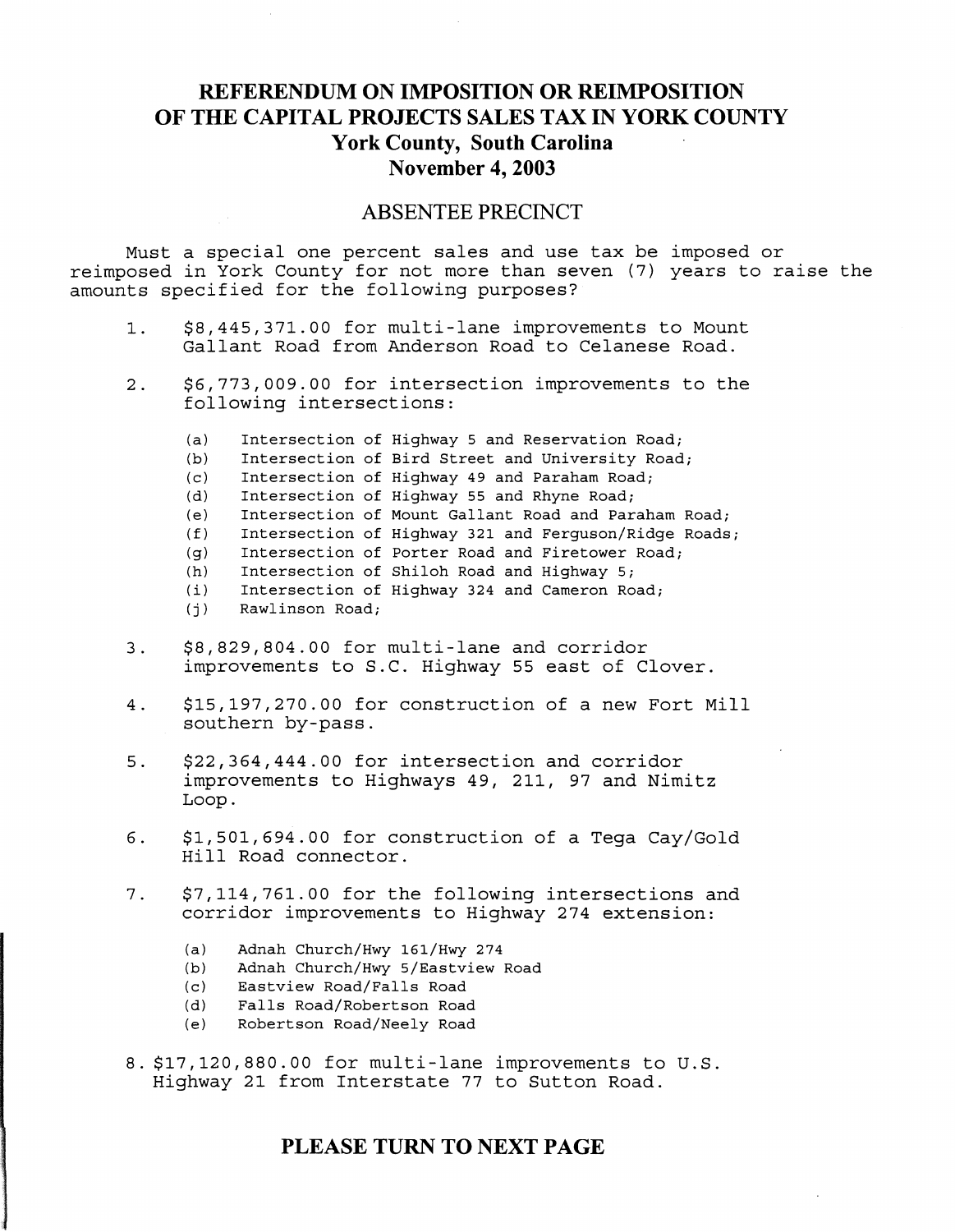9. \$4,212,088.00 for improvements and surfacing to gravel farm-to-market roads, Group 1.

|     | Road Name           | Road No.   | Description                                 |
|-----|---------------------|------------|---------------------------------------------|
| (a) | Cheek Road          | $E2 - 057$ | US 321 and city subdivision                 |
| (b) | Mountainview Road   | $F2 - 012$ | Baird Road to Highway 49                    |
| (c) | Ferquson Long       | $G3 - 063$ | Concord to Highway 274                      |
| (d) | Forestview Road     | $B2 - 010$ | Piedmont Road to Highway 55                 |
| (e) | Ranger Road         | $C2 - 004$ | Highway 55 to Crossland<br>Road             |
| (f) | Propst Road         | $C3 - 004$ | Beersheba Road to Cedar<br>Grove            |
| (g) | Enon Church Road    | $C3 - 029$ | Highway 5 to Jenkins Road<br>and Highway 55 |
| (h) | Mission Road        | $C4 - 004$ | Sutton Springs to Highway 49                |
| (i) | Shillinglaw Road    | $C4 - 007$ | Sutton Springs to Woodlawn                  |
| (j) | Blanton Road        | $C6 - 008$ | Highway 49 to Highway 322                   |
| (k) | Windy Hill Road     | $D3 - 005$ | Owens Road to Springlake Road               |
| (1) | Pamela Road         | D4-034     | Sutton Springs Road to Kelly<br>Road        |
| (m) | Ashe Road           | $D5 - 003$ | Garvin Road to Sandifer Road                |
| (n) | Pioneer Road        | $E3 - 005$ | East Old Limestone to Highway<br>49         |
| (o) | Sikes Road          | E5-039     | Highway 324 to Carson Road                  |
| (p) | Winter Road         | $H7 - 010$ | Neely's Creek to Hall Spencer               |
| (q) | Bookout Road        | E6-024     | . Brattonsville to Percival                 |
| (r) | Armstrong Ford Road | E6-026     | McConnells Highway                          |
| (s) | Barronwood          | $F3 - 005$ | Allison/Old Eury to Highway<br>274          |

- 10. \$2,540,278.00 for multi-lane improvements and realignment of White Street and railroad crossing improvements.
- 11. \$7,614,058.00 for multi-lane safety improvements to McConnells Highway from Heckle By-pass to Highway 324.
- 12. \$6,747,598.00 for multi-lane improvements to Mount Gallant Road from Dave Lyle Boulevard to Anderson Road.
- 13. \$6,455,224.00, multi-lane improvements to S.C. Highway 557 from Kingsbury Road to Highway 49.
- 14. \$6,283,773.00 for multi-lane improvements to Ebinport Road from Cherry Road to India Hook Road.
- 15. \$2,545,895.00 for multi-lane improvements to S.C. Highway 160 from Tom Hall Road to the York County line.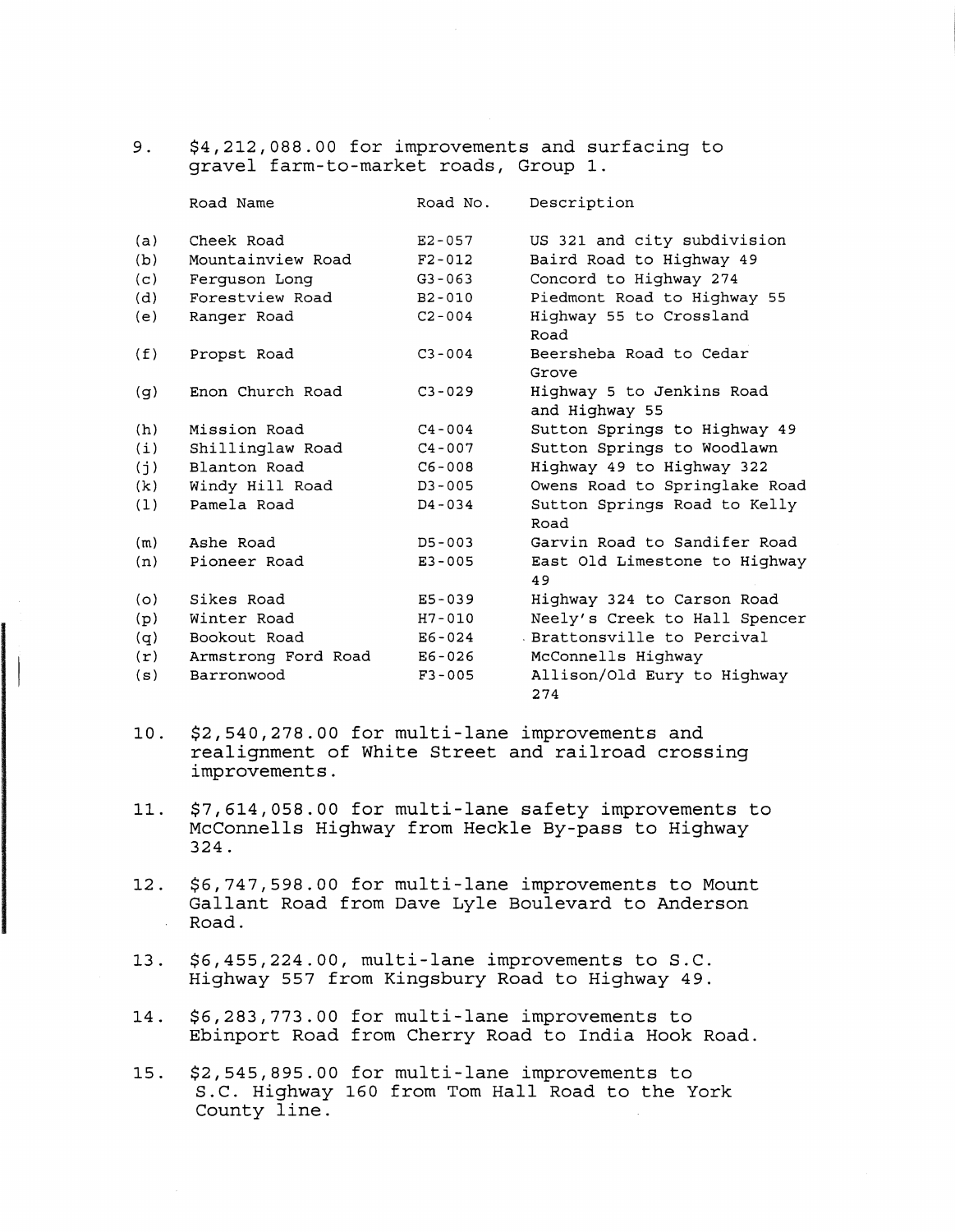| 16. | \$1,165,896.00 for intersection and corridor<br>Highway 161.                                     |            | improvements to Riverview Road from Eden Terrace to |  |
|-----|--------------------------------------------------------------------------------------------------|------------|-----------------------------------------------------|--|
| 17. | \$6,771,360.00 for multi-lane improvements to<br>Highway 72 from S.C. Highway 901 to Rambo Road. |            |                                                     |  |
| 18. | \$4,201,505.00 to improve and surface gravel farm to<br>market roads, Group 2.                   |            |                                                     |  |
|     | Road Name                                                                                        | Road No.   | Description                                         |  |
| (a) | Southbend Road                                                                                   | D3-008     | Fairhope to Old Limestone                           |  |
| (b) | Calabash Road                                                                                    | $E2 - 024$ | Boyd Road to St. Paul Church<br>Road                |  |
| (c) | Wilkerson Road                                                                                   | A5-003     | Highway 211 to Highway 97                           |  |
| (d) | Canaan Church Road                                                                               | $B2 - 004$ | Highway 55 to Highway 5                             |  |
| (e) | Piedmont Springs                                                                                 | B2-006     | Highway 55 to Highway 5                             |  |
| (f) | Montview Road                                                                                    | B5-005     | Wilson Chapel Road to Sherer<br>Road                |  |
| (g) | Carroll Falls Road                                                                               | $C2 - 024$ | Highway 55 to Maynard Grayson                       |  |
| (h) | Burns Road                                                                                       | $C3 - 001$ | Burns/Hwy 5/McGill                                  |  |
| (i) | Turner Road                                                                                      | $C3 - 024$ | Ramah Church to C.E. Stewart                        |  |
| (j) | Traylor Road                                                                                     | $C5 - 013$ | Hord Road to North Burris                           |  |
| (k) | Beersheba Road                                                                                   | $D2 - 035$ | Beersheba/Templeton to                              |  |
|     |                                                                                                  |            | Greenleaf                                           |  |
| (1) | Frontier Road                                                                                    | D2-038     | Agony Acres to Thomas Road                          |  |
| (m) | James Harvey Road                                                                                | $D3 - 006$ | Mason Dickson To Highway 321                        |  |
| (n) | Longleaf Road                                                                                    | D4-005     | California Road to Highway 49                       |  |
| (o) | California Road                                                                                  | D4-009     | Kelly Road to Highway 49                            |  |
| (p) | Garvin Road (part)                                                                               | $D6 - 015$ | Garvin Road to Simpson Road                         |  |
| (q) | Arrow Road                                                                                       | E4-006     | Highway 5 to Highway 5 Bypass                       |  |
| (r) | Devinney Road                                                                                    | $E4 - 008$ | Highway 5 to Highway 324                            |  |
| (s) | Nivens Road                                                                                      | $F4 - 104$ | Tirzah Road to S. Shiloh Road                       |  |
| (t) | Durree Street                                                                                    | H6-078     | Porter to Rock Grove                                |  |
| (u) | South Fork Road                                                                                  | $F6 - 021$ | Percival to Mobley Store                            |  |
| (v) | Shady Oak Lane                                                                                   | J6-028     | Neely Store to Hopewell                             |  |
| (w) | Greenglen Road                                                                                   | E7-004     | Hawley to W. Chappell                               |  |
| (x) | Faires Road                                                                                      | $F6 - 026$ | Mockingbird to Hwy 322                              |  |

- 19. \$7,971,789.00, multi-lane improvements to Mount Gallant Road from Celanese Road to Twin Lakes Road.
- 20. \$8,551,007.00 for multi-lane improvements to S.C. Highway 274/279 (Pole Branch Road) .
- 21. \$4,016,102.00 for multi-lane improvements to Ebenezer Road from Frank Gaston Road to Highway 161.

## **PLEASE TURN TO NEXT PAGE**